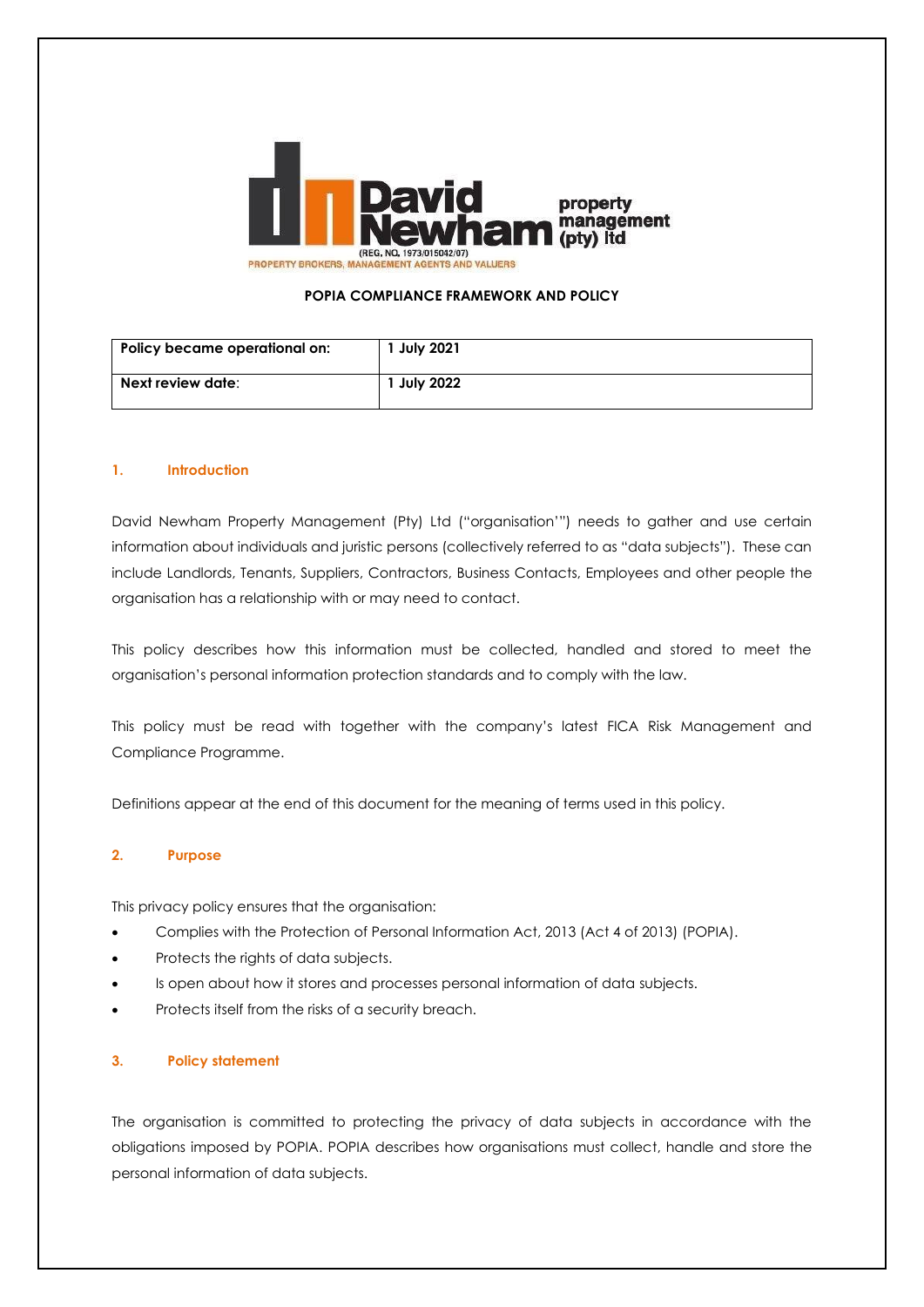These rules apply regardless of whether the information is stored electronically, on paper or on other materials.

To comply with the law, personal information must be collected fairly, stored safely and not disclosed unlawfully.

POPIA is underpinned by the following important privacy principles. These say that personal information must:

- be processed fairly and lawfully
- be obtained only for specific, lawful purposes
- be adequate, relevant and not excessive
- be accurate and kept up to date
- not be held for longer than necessary
- processed in accordance with the rights of data subjects
- be protected in appropriate ways
- not be transferred outside South Africa unless that country or territory also ensures an adequate level of protection

## **4. Scope**

This policy applies to all the organisation's employees and any other person or entity working for or on behalf of the organisation such as:

- interns
- volunteers
- consultants
- contractors, suppliers or service providers, including their staff or agents

It governs all business activities that involve the processing of personal information, including special personal information, for or on behalf of this organisation. This can include:

- names of individuals and juristic persons (together with any of the following)
- contact information such as postal and e-mail addresses and telephone numbers
- biographical information such as date of birth, race, gender and marital status
- any identifying number, location information or online identifier
- biometric information such as fingerprints
- educational, medical, financial, criminal or employment history

## **5. Risks**

This policy helps to protect the organisation from some very real security risks, including:

• **Breaches of confidentiality.** For instance, information being given out inappropriately.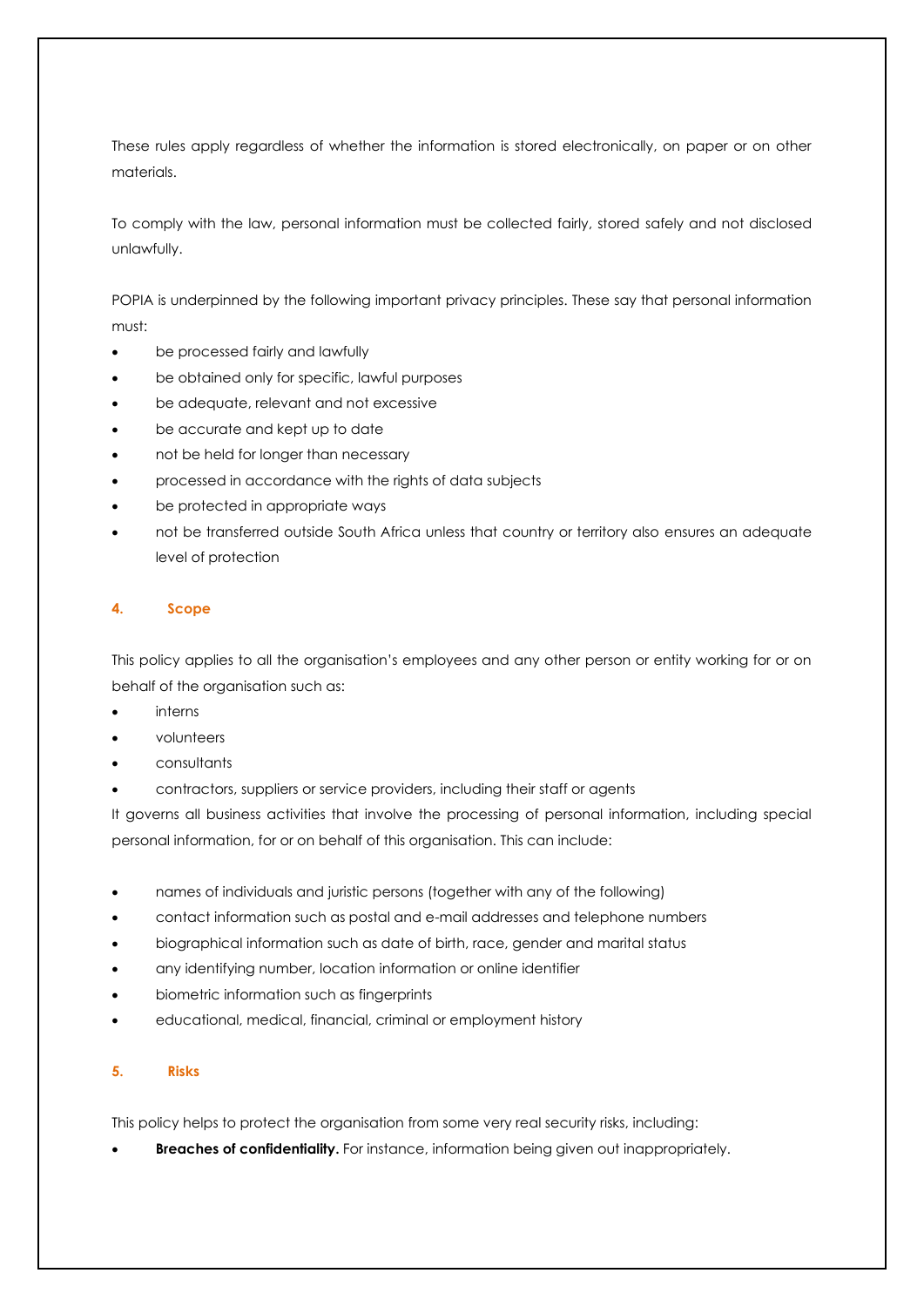- **Failing to offer choices.** For instance, all data subjects should be free to choose how the organisation uses information relating to them where the personal information is not collected, used or shared in terms of a law or an agreement between the data subject and the organisation.
- **Reputational damage.** For instance, the organisation could suffer if hackers successfully gained access to the personal information of data subjects.

#### **6. Responsibilities**

Everyone who works for or with the organisation has some responsibility for ensuring that the personal information of data subjects is collected, stored and handled appropriately to ensure the confidentiality, integrity and availability thereof.

Each Information End User, Information Owner, business unit and team that handles personal information must ensure that it is handled and processed in line with this policy and the privacy principles.

These people have key areas of responsibility:

- a) The **Information Officer** is ultimately responsible for ensuring that the organisation meets its legal obligations.
- b) The **Deputy Information Officer** is responsible for:
	- Keeping the Information Officer updated about information assets and personal information protection responsibilities, risks and issues.
	- Reviewing all personal information protection procedures and related policies, in line with an agreed schedule.
	- Arranging personal information protection training and advice for the people covered by this policy.
	- Checking and approving any contracts or agreements with third parties that may collect, handle or store personal information on behalf of the organisation, if applicable.
- c) The **Deputy Information Officer** is responsible for dealing with requests from data subjects who want to see the personal information the organisation holds about them (also called 'data subject access requests'). The identity of anyone making a data subject request must be verified before disclosing any personal information.

## d) The **Deputy Information Officer** is responsible for:

- Ensuring all ICT assets used for processing personal information meet capable security standards.
- Performing regular checks and scans to ensure security hardware and software is functioning properly. This function may be performed by the organisation's IT specialist.
- Evaluating any third-party services the organisation is considering using to process personal information. For instance, cloud computing services.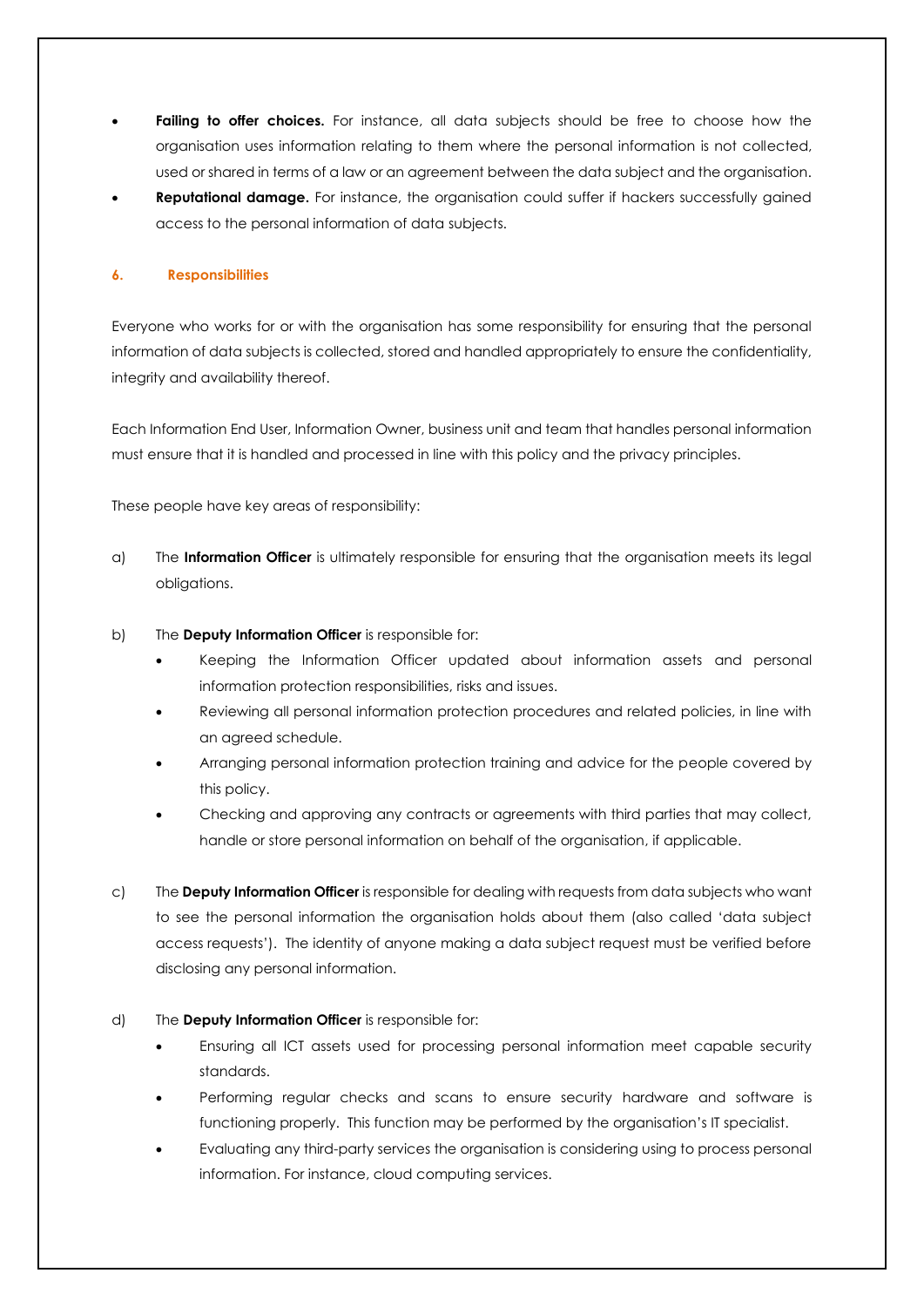- e) The **Information Owner** is responsible for:
	- Classifying personal information in line with the organisation's latest FICA Risk Management and Compliance Programme.
	- Maintaining internal procedures to support the effective handling and security of personal information.
	- Reviewing all personal information protection procedures and related policies, in line with an agreed schedule and make recommendations to the Deputy Information Officer and /or FICA Compliance Officer where applicable.
	- Ensuring that all employees, consultants and others that report to the Information Owner are made aware of and are instructed to comply with this and all other relevant policies.
- f) The **Information Officer and / or Directors** of the organisation is responsible for:
	- Approving any personal information protection statement attached to communications such as e-mails and letters.
	- Approving any personal information protection statement included in any Lease Agreements and / or Addenda thereto.

## **7. General staff guidelines**

- a) The only people able to access any personal information covered by this policy should be those who **need it for their work**.
- b) Personal information **should not be shared informally** and must never be shared over social media accounts such as Facebook, LinkedIn, Google Plus, etc.
- c) When access to confidential information is required, employees can request it from their line managers.
- d) The organisation **will provide training** to all employees to help them understand their responsibilities when handling personal information.
- e) Employees should keep all personal information **secure**, by taking sensible precautions and following the guidelines set out herein.
- f) In particular, **strong passwords must be used** and they should never be shared.
- g) Personal information **should not be disclosed** to unauthorised people, either within the organisation or externally. Staff must verify the source of all requests for information from Tenants and / or Landlords in particular. Only send information to the known Tenant and never simply to an individual who claims to request information on behalf of the Tenant. The same principle applies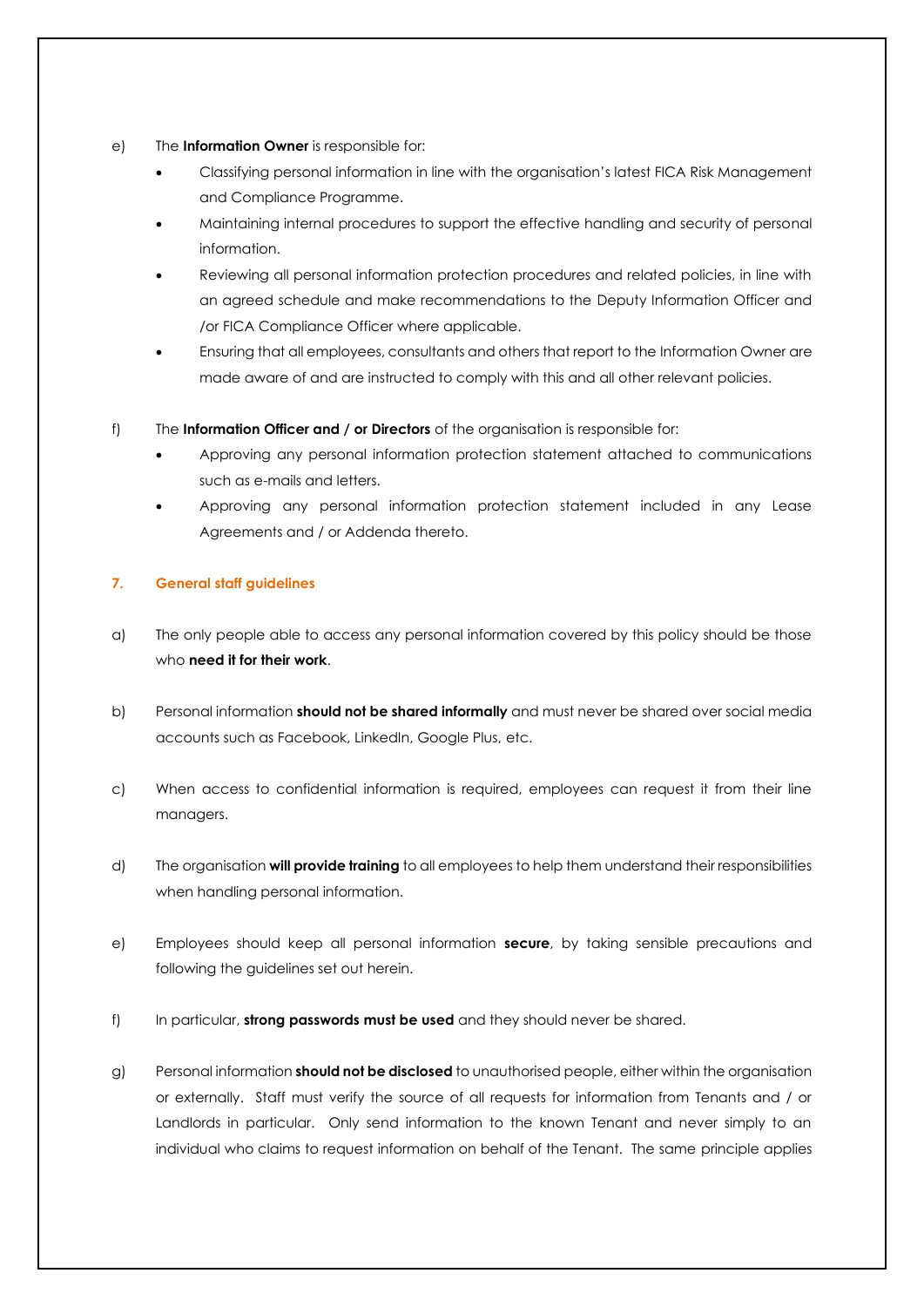to Landlords. All requests for information from third-parties must be cleared in writing with the Landlord or his known representative.

- h) Personal information must be **regularly reviewed and updated** if it is found to be out of date. If no longer required, it should be deleted and disposed of in line with the disposal instructions.
- i) Employees **should request help** from their line manager if they are unsure about any aspect of the protection of personal information.
- j) Line managers should seek the assistance of Deputy Information Officer or Information Officer if they are unsure about any aspect of the protection of personal information.

# 7.1 Collection

The organization collects FICA documents from all Tenants (new leases and renewals).

The organization also collects FICA documents from all new and existing Landlords.

Tenants and Landlords may be natural persons or legal entities.

Lastly, (repair and maintenance) contractors and suppliers provide their personal information to ensure timeous payment of invoices for work and / or services rendered.

Personal information is collected directly from data subjects where practical and always in compliance with POPIA.

The types of information and the purposes for which personal information is collected is set out in the organization's Privacy Notice as reflected in Lease Documents, FICA requests and e-mail disclaimers.

# 7.2 Classification

The Information Owner classifies information in accordance with its legal requirements, value, criticality and sensitivity to unauthorized disclosure, modification or loss in terms of the organization's latest FICA Risk Management and Compliance Programme.

- Personal information is usually classified as CONFIDENTIAL.
- Special personal information and children's information is usually classified as SECRET. Note that the organization do not obtain personal information for children as a norm.

## 7.3 Use

When personal information is accessed and used it can be at the greatest risk of loss, corruption or theft. Therefore: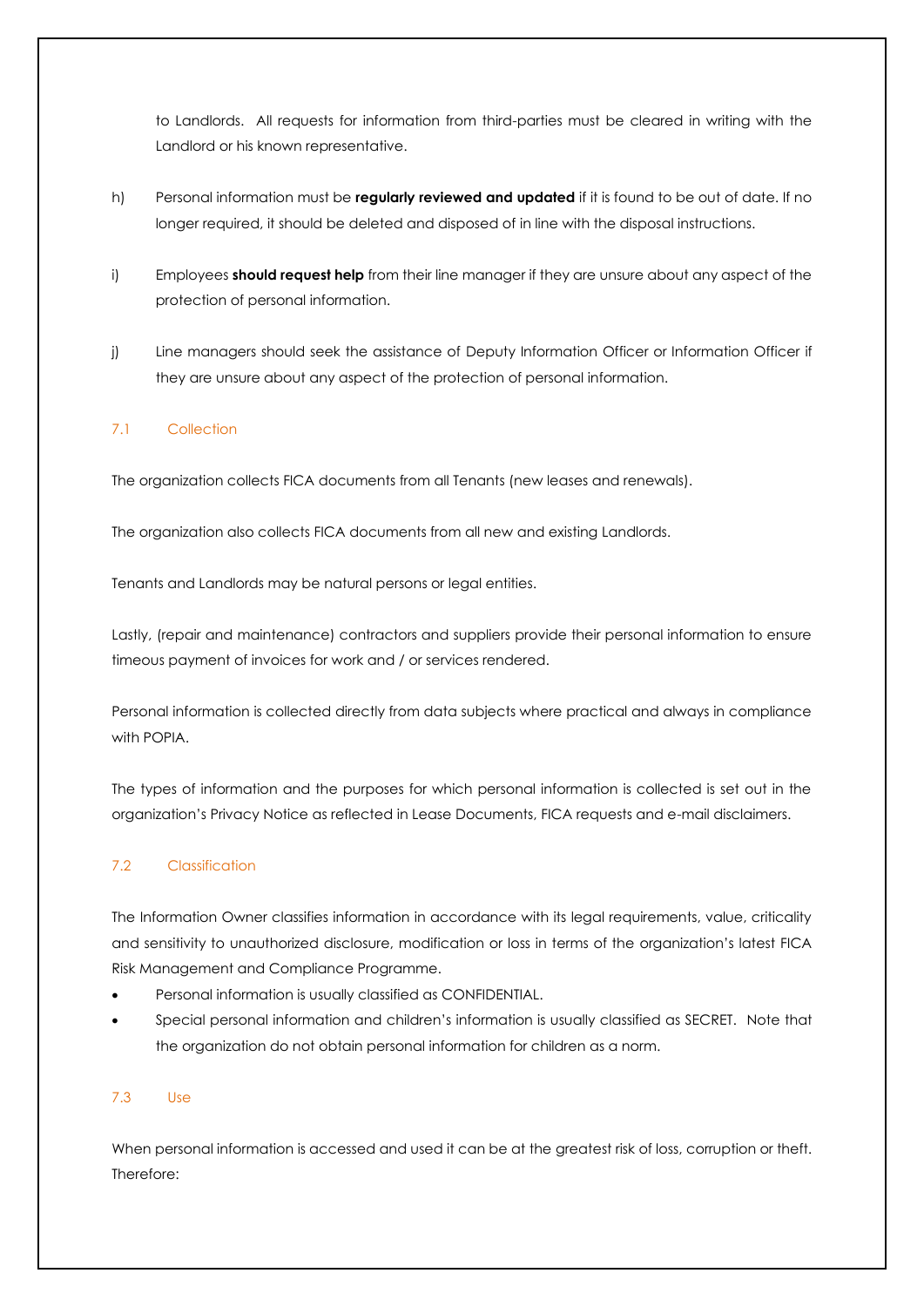- a) When working with personal information, employees should ensure **the screens of their computers are locked** when left unattended.
- b) Personal information should **not be shared informally**.
- c) All personal information sent over **e-mail** (as an attachment or in an email text) should be considered sensitive and protected as such. It should not be sent to someone outside of the organisation unless it has been cleared by the line manager. This includes forwarding such e-mails to an employee's own personal e- mail account.
- d) Data must be **encrypted before being transferred electronically**. The IT Manager can explain how to send data to authorised external contacts.
- e) Personal information should **never be transferred outside of South Africa** without confirmation by the Information Officer that the country where it is transferred to ensures an adequate level of protection of personal information.
- f) Employees **should not save copies of personal information to their own computers.** Always access and update the central copy (on the organisation's shared drive) of any personal information.

## 7.4 Storage

These rules describe how and where personal information should be safely stored. Questions about storing personal information safely can be directed to the Information Officer.

When personal information is **stored on paper**, it should be kept in a secure place where unauthorised people cannot see it. These guidelines also apply to personal information that is usually stored electronically but has been printed out for some reason:

- a) When not required, the paper or files should be kept **in a locked drawer or filing cabinet.** Where the information is classified as **SECRET access** to the environment should be **restricted** and logged.
- b) Employees should make sure paper and printouts are **not left where unauthorised people could see them**, like on a printer or photocopier.
- c) **Printouts that contain personal information should be shredded immediately** and disposed of securely when no longer required.

When personal information is **stored electronically**, it must be protected from unauthorised access, accidental deletion and malicious hacking attempts: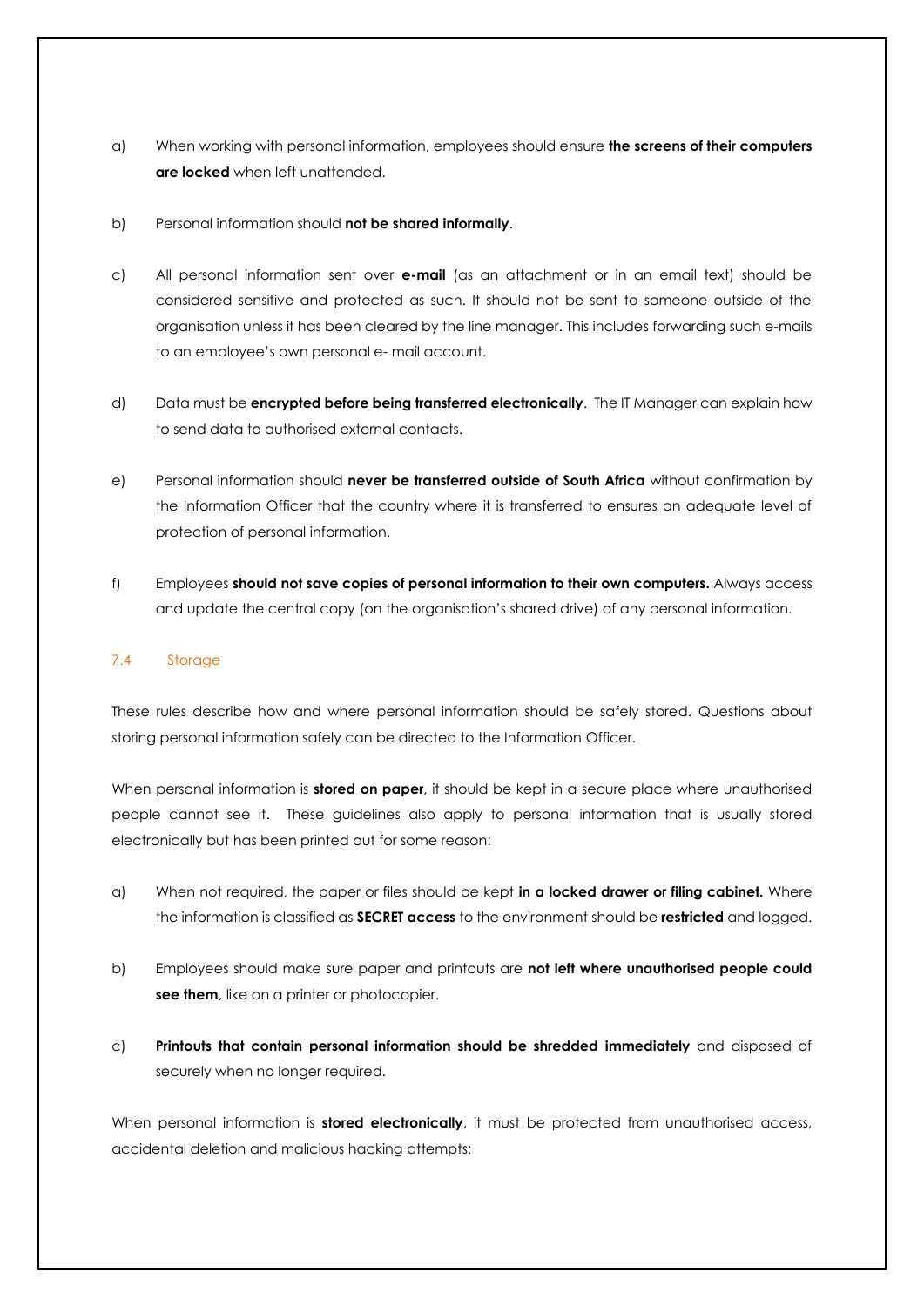- a) All electronic storage requires access controls equal to those in production and file protection mechanisms such as **encryption** should be employed.
- b) All electronic access must be **logged**.
- c) Personal information should only be stored on **designated drivers and servers**, and should only be uploaded to **approved cloud computing services.**
- d) Storing personal information on any other physical devices, including but not limited to USB drives (memory sticks), external hard drive, CD or DVD must be **pre-approved** by the Information Officer.
- e) If personal information is **stored on removable media** (like a memory stick, external hard drive, CD or DVD) the files should be encrypted, password protected and the media should be locked away securely when not being used.
- f) USB drives (memory sticks) that are found or have been handed out as a promotional item should not be plugged into any computer as these devises may contain hidden malware or viruses.
- g) All lost or stolen devices (including removable media) must immediately be reported to the line manager.
- h) Electronic files that contain personal information should be **backed up frequently.** Those backups should be tested regularly in line with the organisation's standard backup procedures.
- i) All servers, computers and other electronic devices containing personal information should be protected by **approved security software and a firewall.**

## 7.5 Data accuracy

The law requires the organisation to take reasonable steps to ensure personal information is kept accurate and up to date.

The more important it is that personal information is accurate, the greater the effort the organisation should put into ensuring its accuracy.

It is the **responsibility of all employees** who work with personal information to take reasonable steps to ensure that it is kept as accurate and up to date as possible.

- a) Electronic files that contain personal information will be held in **as few places as necessary.** Staff should not create any unnecessary additional data sets.
- b) Staff should **take every opportunity to ensure personal information is updated.**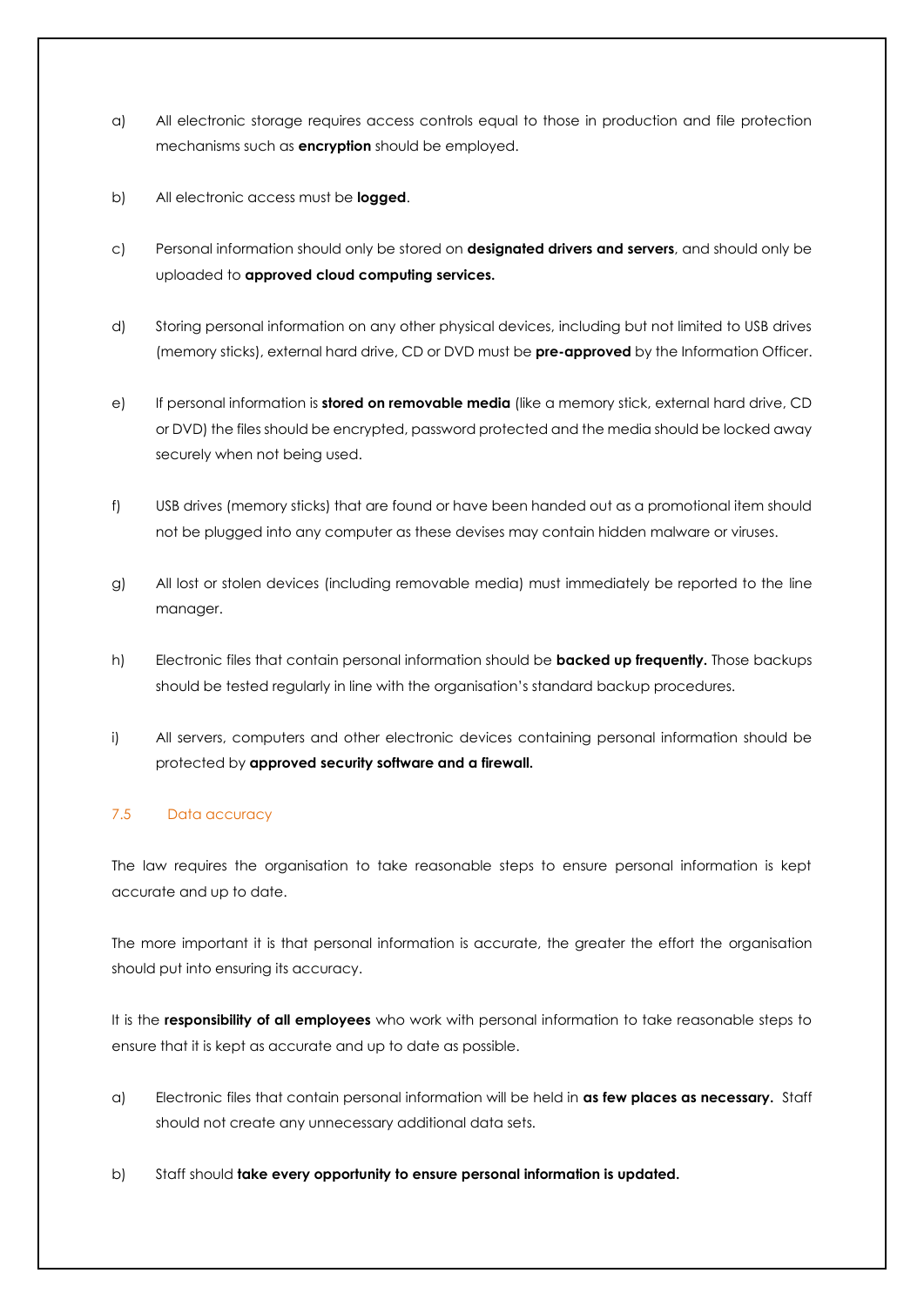- c) The organisation will make it **easy for data subjects to update their personal information** the organisation holds about them. For instance, via e-mail requests.
- d) Personal information should be **updated as inaccuracies are discovered.** For instance, if a customer can no longer be reached on their stored telephone number, it should be removed from the database.

## 7.6 Disposal

Working papers and copies that may be disposed of in terms of a general disposal instruction must be disposed of by using a secure disposal container or shredder.

Copies of personal information, including special personal information, classified as **SECRET** that is **stored electronically** must either be permanently destroyed or overwritten.

### **8. Data subject access requests**

All data subjects whose personal information is held by the organisation are entitled to:

- Ask **what information** the organisation holds about them, why and with who it is shared.
- Ask **how to gain access** to it.
- Be informed **how to keep it up to date.**
- Be informed how the organisation is **meeting its obligations in terms of POPIA.**

If a data subject contacts the organisation requesting this information this is called a data subject access request.

Subject access requests from data subjects should be referred to the Deputy Information Officer.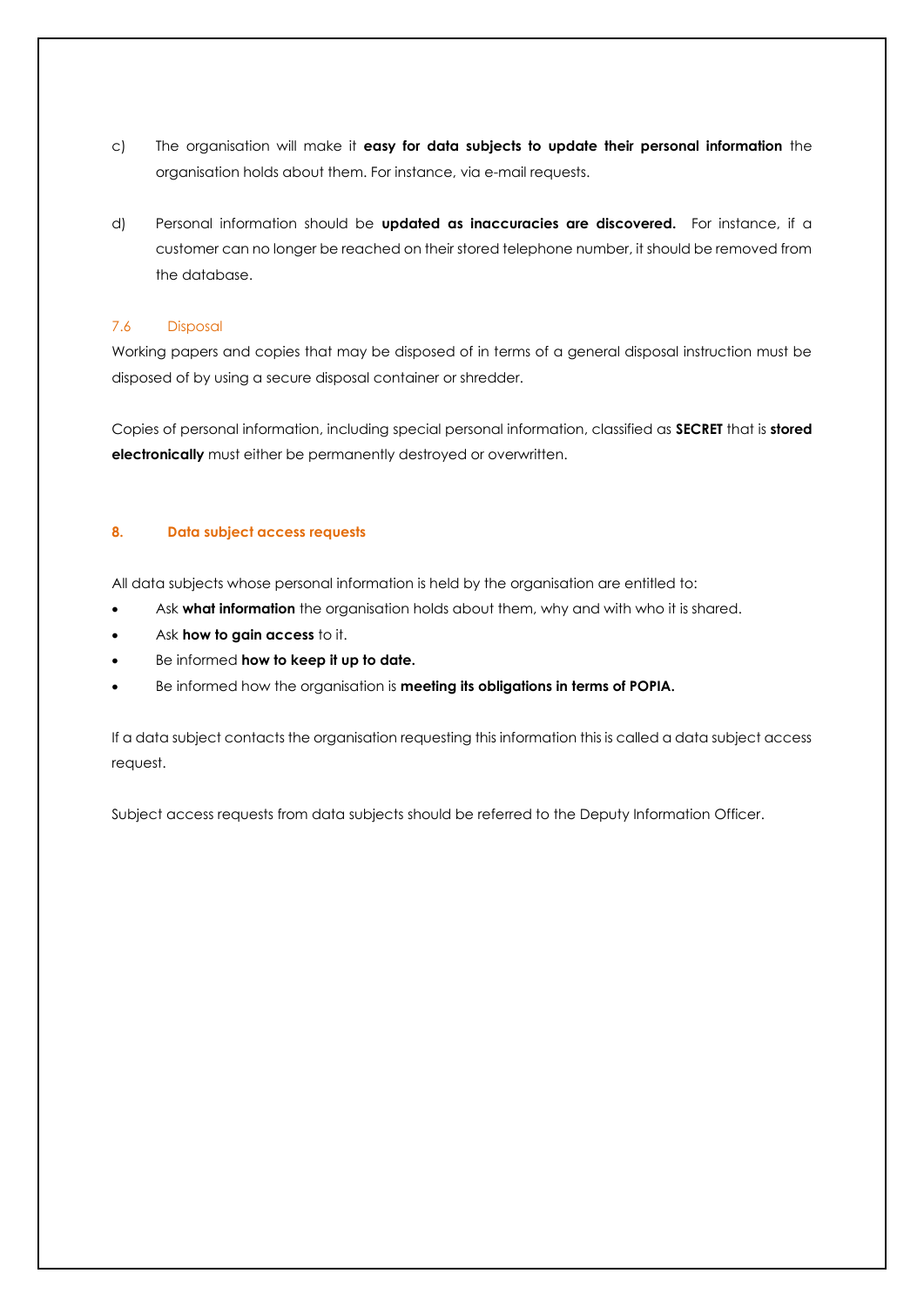#### **9. Disclosing (sharing) personal information**

#### 9.1 Internal disclosure

In general, personal information is shared within the organisation where legally permitted for reasonable and appropriate business purposes. However, even within the organisation access is restricted to those employees or third parties who need access to carry out their assigned functions.

## 9.2 External disclosure

External to the organization disclosure is only made pursuant to an agreement, as permitted or required by law or legal process, or with the consent of the data subject.

POPIA allows personal information to be shared if it involves national security or criminal activities without the consent of the data subject. Under these circumstances the requested personal information will be disclosed. However, the Deputy Information Officer will ensure that the request is legitimate and in line with POPIA, seeking assistance from the organisation's legal representatives where necessary.

#### **10. Notification to data subjects**

The organisation aims to ensure that data subjects are aware that their personal information is being processed, and that they understand how the personal information is being used, what their rights are in terms of POPIA and how to exercise their rights.

To these ends, the organisation has a privacy notice, setting out how personal information relating to a data subject is collected and used by the organisation.

This is available at the end of this Document – refer to Annexure B.

## **11. Enforcement**

Non-compliance with this policy by the organisation's employees will be dealt with in accordance with the Disciplinary Code / Regulations of the organisation. Consequences may include disciplinary action up and to termination of employment, and/or legal proceedings to recover any loss or damage to the organisation, including the recovery of any fines or administrative penalties imposed by the Information Regulator on the organisation in terms of POPIA.

Non-compliance with the policy by any other third-party processing personal information on behalf of the organisation will be dealt with in accordance with the agreement entered into between the organisation and such third party. Consequences may include the recovery of any fines or administrative penalties imposed by the Information Regulator on the organisation in terms of POPIA.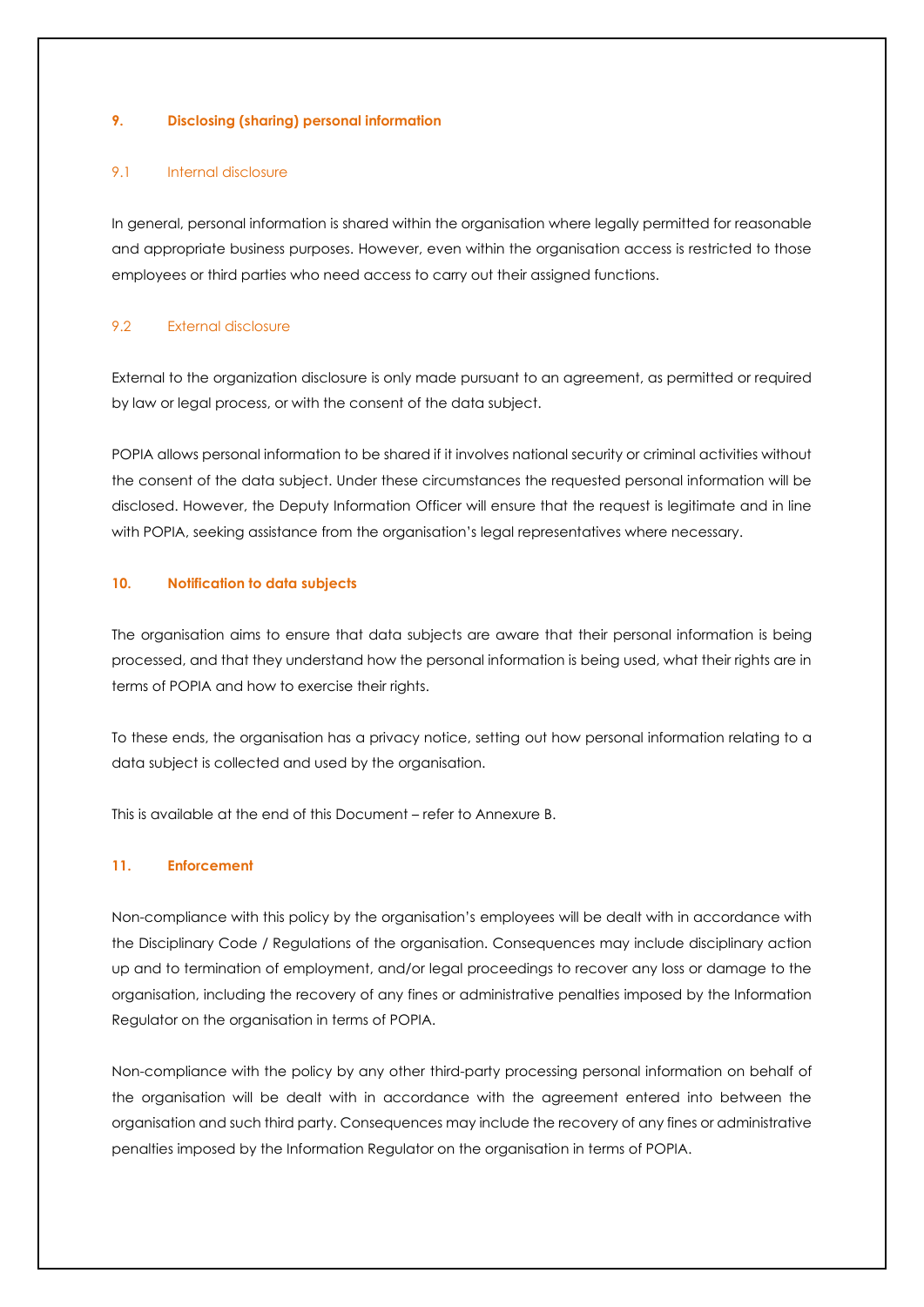#### **12. Review and Update**

This policy will be reviewed and updated at least annually.

If any regulatory or business changes result in a significant addition or change to the nature or handling of personal information that may require a review of this policy the changes will be developed by the Information Officer and approved by the organisation's board of directors.

Any questions and requests to update the policy should be directed to the Information Officer.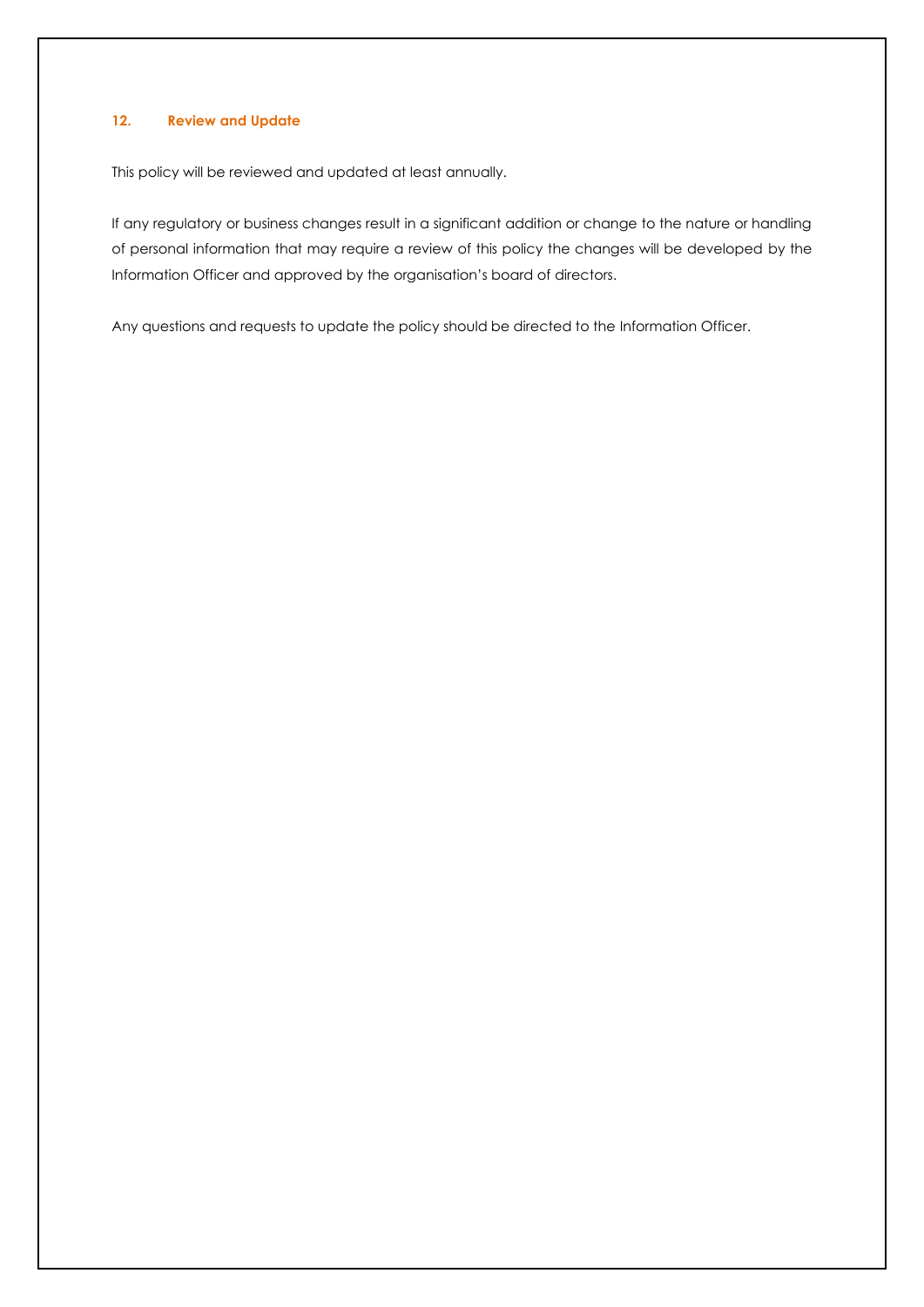#### **Annexure A: Definitions**

| Data subject                            | Means the identifiable natural/juristic person to<br>whom personal information relates.                                                                                                                                                                                                                                                                                                                                                                                                                                                                                                                                                                                                                                                                                                                                                      |
|-----------------------------------------|----------------------------------------------------------------------------------------------------------------------------------------------------------------------------------------------------------------------------------------------------------------------------------------------------------------------------------------------------------------------------------------------------------------------------------------------------------------------------------------------------------------------------------------------------------------------------------------------------------------------------------------------------------------------------------------------------------------------------------------------------------------------------------------------------------------------------------------------|
| Deputy<br>Information<br><b>Officer</b> | <b>Thomas Dods</b>                                                                                                                                                                                                                                                                                                                                                                                                                                                                                                                                                                                                                                                                                                                                                                                                                           |
| Information<br>assets                   | Means the assets the organisation uses to create,<br>store, transmit, delete and/or destroy information<br>to support its business activities as well as the<br>information systems with which that information is<br>processed.                                                                                                                                                                                                                                                                                                                                                                                                                                                                                                                                                                                                             |
|                                         | It includes:<br>All<br>electronic<br>and<br>non-electronic<br>$\bullet$<br>information created or used to support<br>business activities regardless of form or<br>medium, for example, paper documents,<br>electronic files, voice communication, text<br>messages, photographic or video images.<br>All applications, devices and other systems<br>$\bullet$<br>with which the organisation processes its<br>information, for example telephones, fax<br>machines, printers, computers, networks,<br>voicemail,<br>instant<br>e-mail,<br>messaging,<br>smartphones and other mobile devices ('ICT<br>assets'),                                                                                                                                                                                                                              |
| Information<br>custodian                | Means the person responsible for defining and<br>implementing security measures and controls for<br>Information and Communication Technology<br>('ICT') assets.                                                                                                                                                                                                                                                                                                                                                                                                                                                                                                                                                                                                                                                                              |
| Information<br>end user                 | Means a person that interacts with information<br>assets and ICT assets for the purpose of performing<br>an authorised task.                                                                                                                                                                                                                                                                                                                                                                                                                                                                                                                                                                                                                                                                                                                 |
| Information<br>officer                  | Means Bradley Hilton Rosmarin.                                                                                                                                                                                                                                                                                                                                                                                                                                                                                                                                                                                                                                                                                                                                                                                                               |
| <b>Information</b><br>owner             | Means a person responsible for, or dependent<br>upon the business process associated with an<br>information asset.                                                                                                                                                                                                                                                                                                                                                                                                                                                                                                                                                                                                                                                                                                                           |
| Personal<br>information                 | Means information relating to an identifiable,<br>living, natural person, and where it is applicable,<br>an identifiable, existing juristic person, including,<br>but not limited to -<br>a) Information relating to the race, gender,<br>marital status, nationality, age, physical or<br>mental health, disability, belief, culture,<br>language and birth of the person;<br>Information relating to the education or<br>b)<br>the medical, financial, criminal or<br>employment history of the person;<br>any identifying number, symbol, e-mail<br>C)<br>address, physical address, telephone<br>number, location information, online<br>identifier or other particular assignment to<br>the person<br>the biometric information of the person;<br>d)<br>personal<br>opinions,<br>e)<br>the<br>views<br>or<br>preferences of the person; |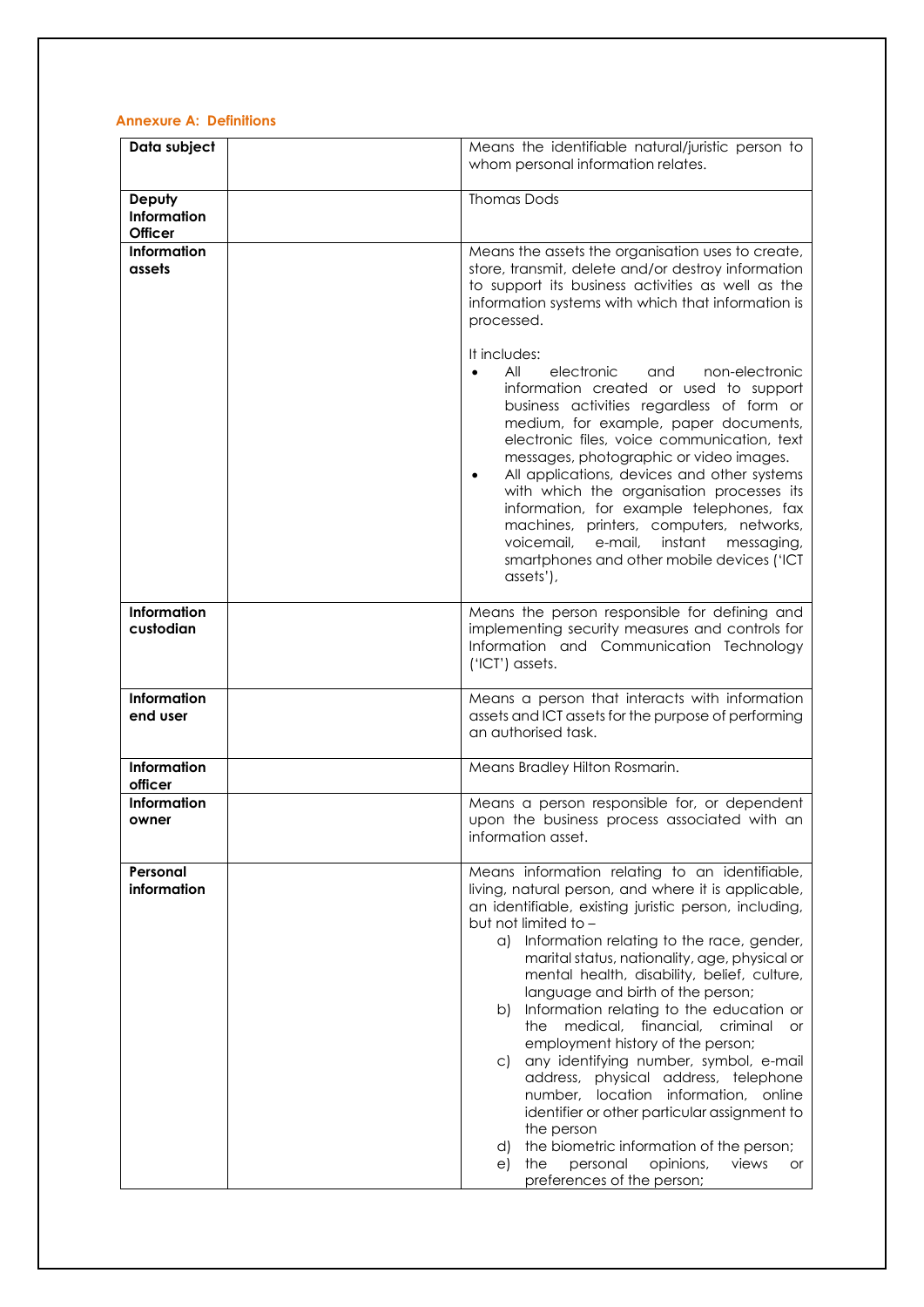|                                           | f)<br>correspondence sent by the person that<br>is implicitly or explicitly of a private or<br>confidential<br>nature<br>further<br><b>or</b><br>correspondence that would reveal the<br>contents of the original correspondence<br>the views or opinions of another individual<br>g)<br>about the person; and<br>the name of the person if it appears with<br>h)<br>other personal information relating to the<br>person or if the disclosure of the name<br>itself would reveal information about the<br>person. |
|-------------------------------------------|--------------------------------------------------------------------------------------------------------------------------------------------------------------------------------------------------------------------------------------------------------------------------------------------------------------------------------------------------------------------------------------------------------------------------------------------------------------------------------------------------------------------|
| Processing                                | Means any operation or activity or any set of<br>operations concerning personal information,<br>including:<br>a) the collection, receipt,<br>recording,<br>organisation,<br>collation,<br>storage,<br>retrieval,<br>updating, modification,<br>alteration, consultation or use;<br>dissemination by means of transmission,<br>b)<br>distribution or making available in any<br>other form: or<br>merging, linking, as well as restrictions,<br>C)<br>degradation, erasure or destruction of<br>information.        |
| <b>Special</b><br>personal<br>information | Means personal information as referred to in<br>section 26 of POPIA.                                                                                                                                                                                                                                                                                                                                                                                                                                               |